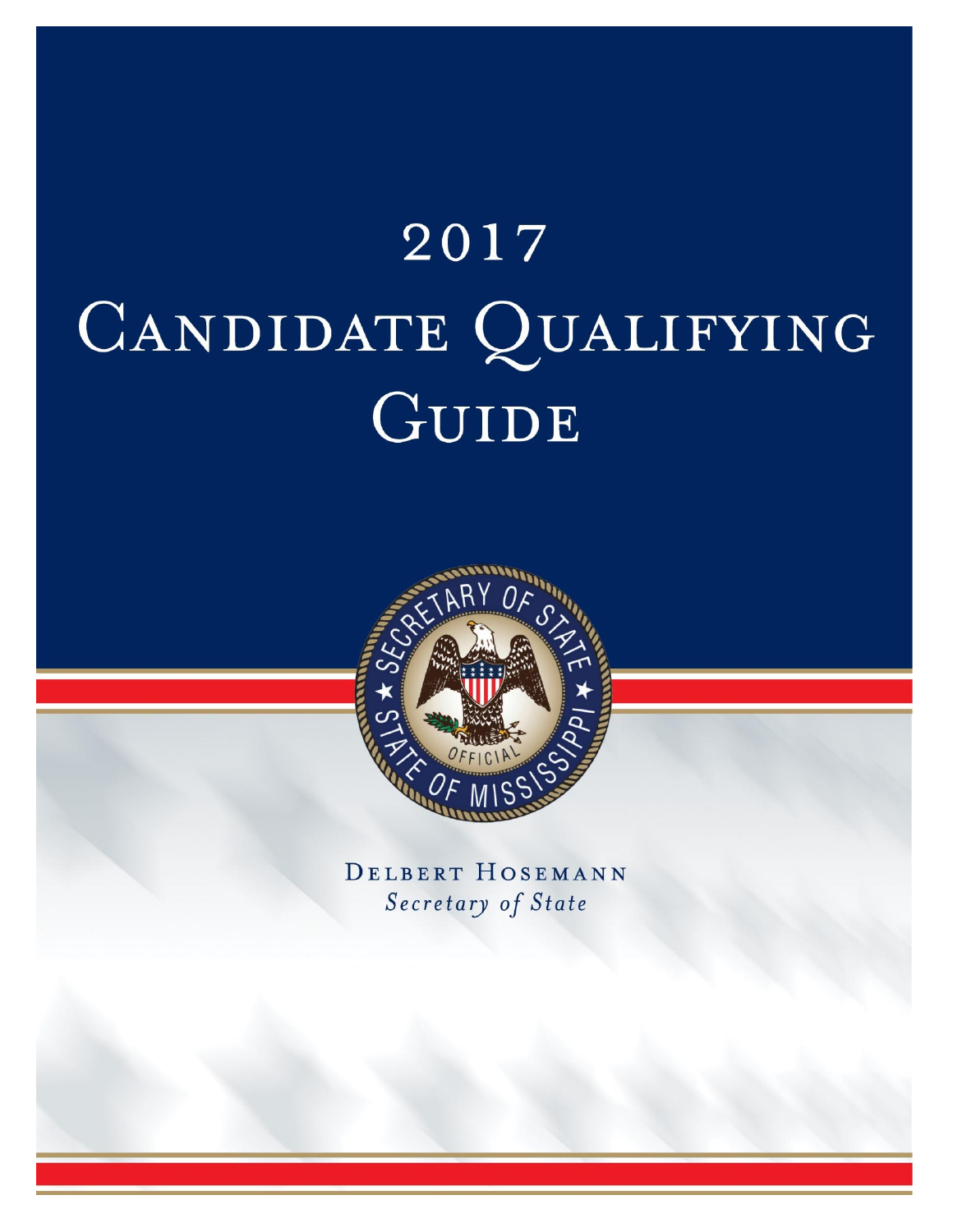

# DELBERT HOSEMANN Secretary of State

401 MISSISSIPPI STREET TELEPHONE (601) 576-2550 POST OFFICE BOX 136 FACSIMILE (601) 576-2545 JACKSON, MISSISSIPPI 39205-0136

Dear Fellow Mississippian:

Our office is pleased to provide you with the *2017 Mississippi Elections Candidate Qualifying Guide*. This handbook outlines candidate qualifications, qualifying deadlines, and procedures.

This publication offers a wealth of information for both potential candidates of political offices in the State, as well as Mississippians interested in the elections process. We encourage you to take advantage of the resources offered by our agency, and hope you find this guide useful.

If we can assist you with additional information or clarification regarding candidate qualifying, please do not hesitate to call the Elections Division of the Office of the Mississippi Secretary of State at 601-576-2550 or 800-829-6786 or email to [elections@sos.ms.gov.](mailto:elections@sos.ms.gov)



Sincerely yours,

Delbert Hosemann Secretary of State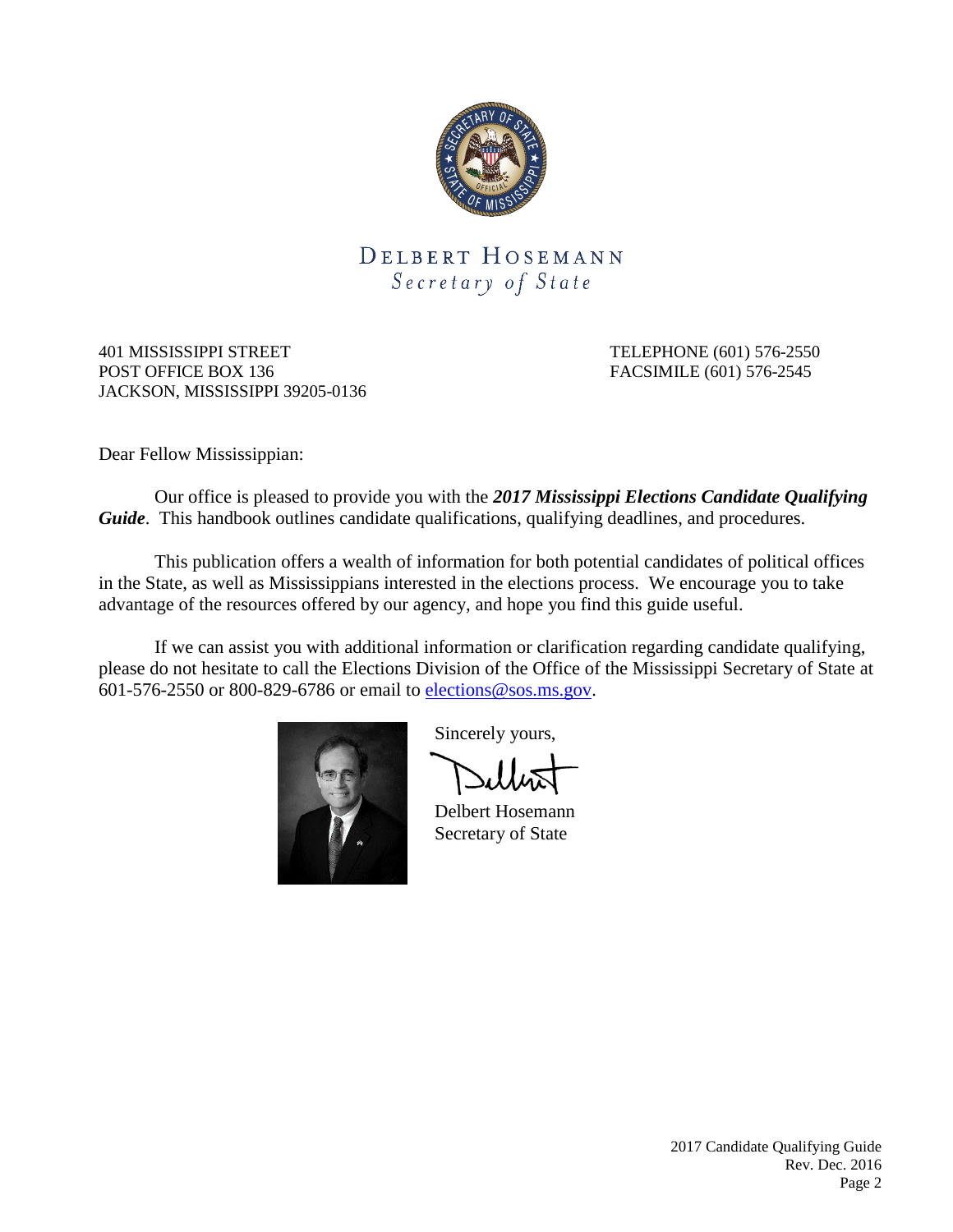# **TABLE OF CONTENTS**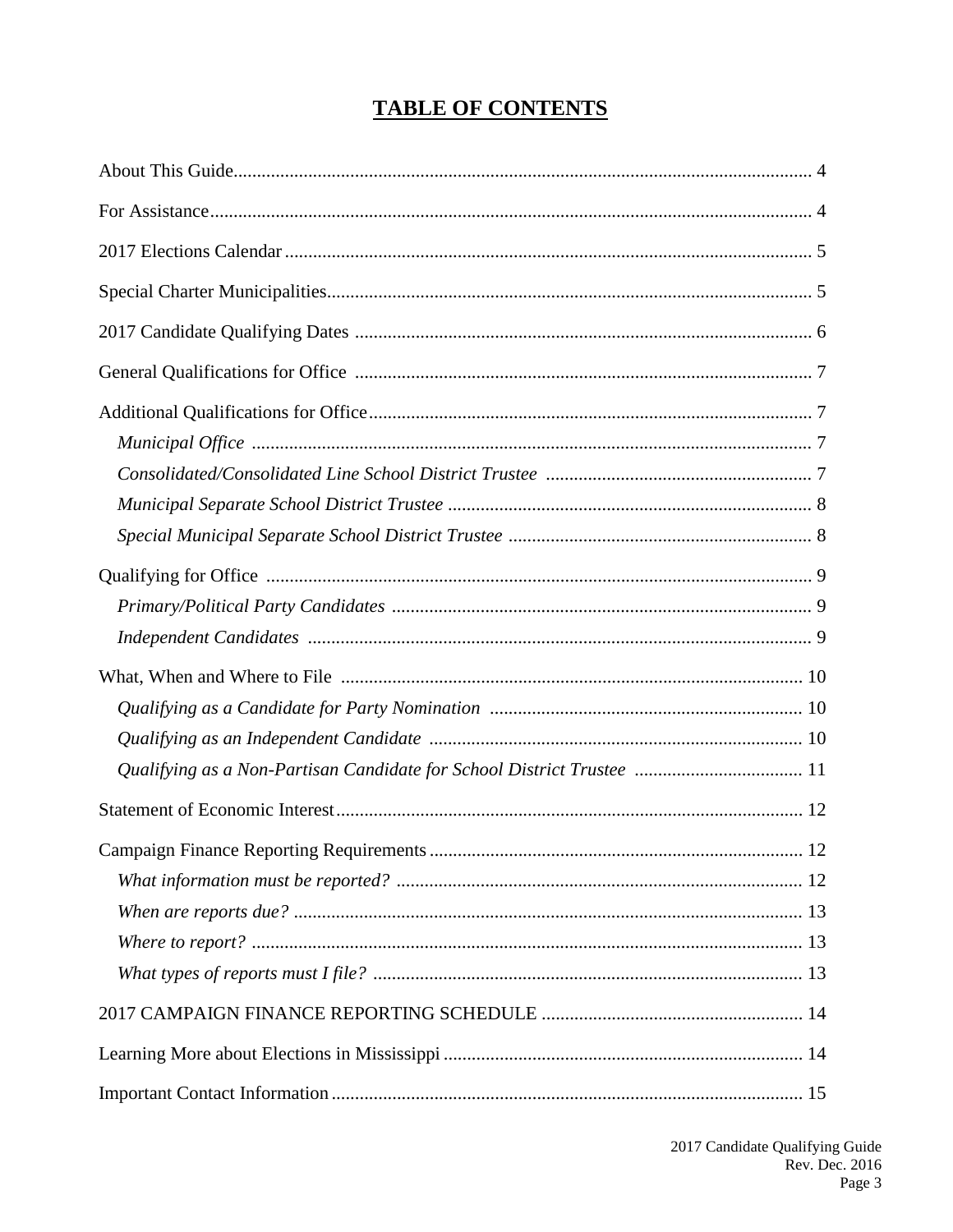# About This Guide

<span id="page-3-0"></span>This qualifying guide provides essential information for candidates running in Mississippi's code charter municipal elections and certain school board elections in 2017. This guide begins with an overview of the qualifying process for party and independent candidates seeking public office. Candidates should familiarize themselves with the legal qualifications and the qualifying procedures for the office they intend to seek. This guide only provides information regarding elected offices for which an election will be held in 2017.

All candidates must file campaign finance reports. While this guide includes a brief explanation of campaign finance reporting requirements, please refer to the *Campaign Finance Guide* for more complete instruction. Keep in mind, a winning candidate who fails to file required campaign finance reports may not take office. A failure to file campaign finance reports also may result in criminal and civil penalties. This guide is available at the Secretary of State's Office website at www.sos.ms.gov.

# For Assistance

<span id="page-3-1"></span>

**Mail** Mississippi Secretary of State's Office Attn: Elections Post Office Box 136 Jackson, MS 39205-0136



#### **Location**

Mississippi Secretary of State's Office The Heber Ladner Building 401 Mississippi Street Jackson, MS 39201



#### **Phone**

(601) 576-2550 (800) 829-6786



**Fax** (601) 576-2545 (601) 359-5019



**E-mail**<br>
elections@sos.ms.gov

# *Customer Service Standards*

The Mississippi Secretary of State's Office is committed to providing superior customer service efficiently, promptly, and courteously. As a part of that commitment, suggestions, comments, and requests for information are welcome.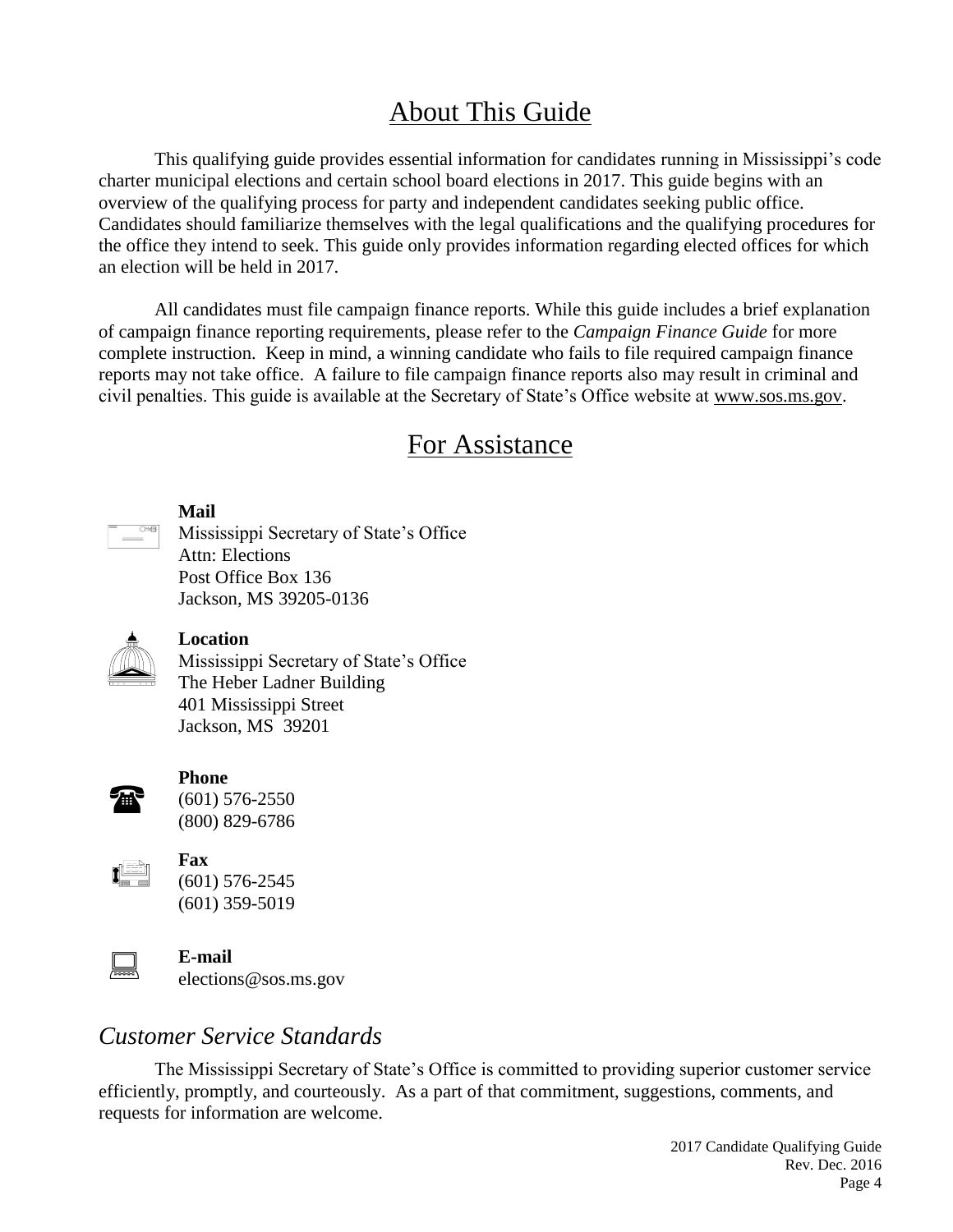# 2017 ELECTIONS CALENDAR

<span id="page-4-0"></span>

| Municipal Primary Runoff Election Tuesday, May 16, 2017 |  |
|---------------------------------------------------------|--|
|                                                         |  |
|                                                         |  |
|                                                         |  |
|                                                         |  |

\* \* \* \* \*

### Special Charter Municipalities

A special or private charter may fix a date and time for a general election different from the date provided above for code charter municipalities. In such case, a first primary election may be held exactly four (4) weeks before the general election with a second (run-off) primary election held two (2) weeks after the first primary election, unless provided otherwise by the special or private charter.

A special or private charter may also fix candidate qualifications and candidate qualifying dates different from that provided within this Guide. Contact the Municipal Clerk or City Attorney for additional information regarding dates set by special or private charter.

The following are special charter municipalities:

| Aberdeen | Greenville | Okolona     | Utica               |
|----------|------------|-------------|---------------------|
| Ackerman | Grenada    | Port Gibson | Vicksburg           |
| Carthage | Indianola  | Rosedale    | <b>Water Valley</b> |
| Columbus | Louisville | Satartia    | Waveland            |
| Corinth  | McComb     | Shannon     | Woodville           |
| Fulton   | Natchez    | Summit      | <b>Yazoo City</b>   |
|          |            |             |                     |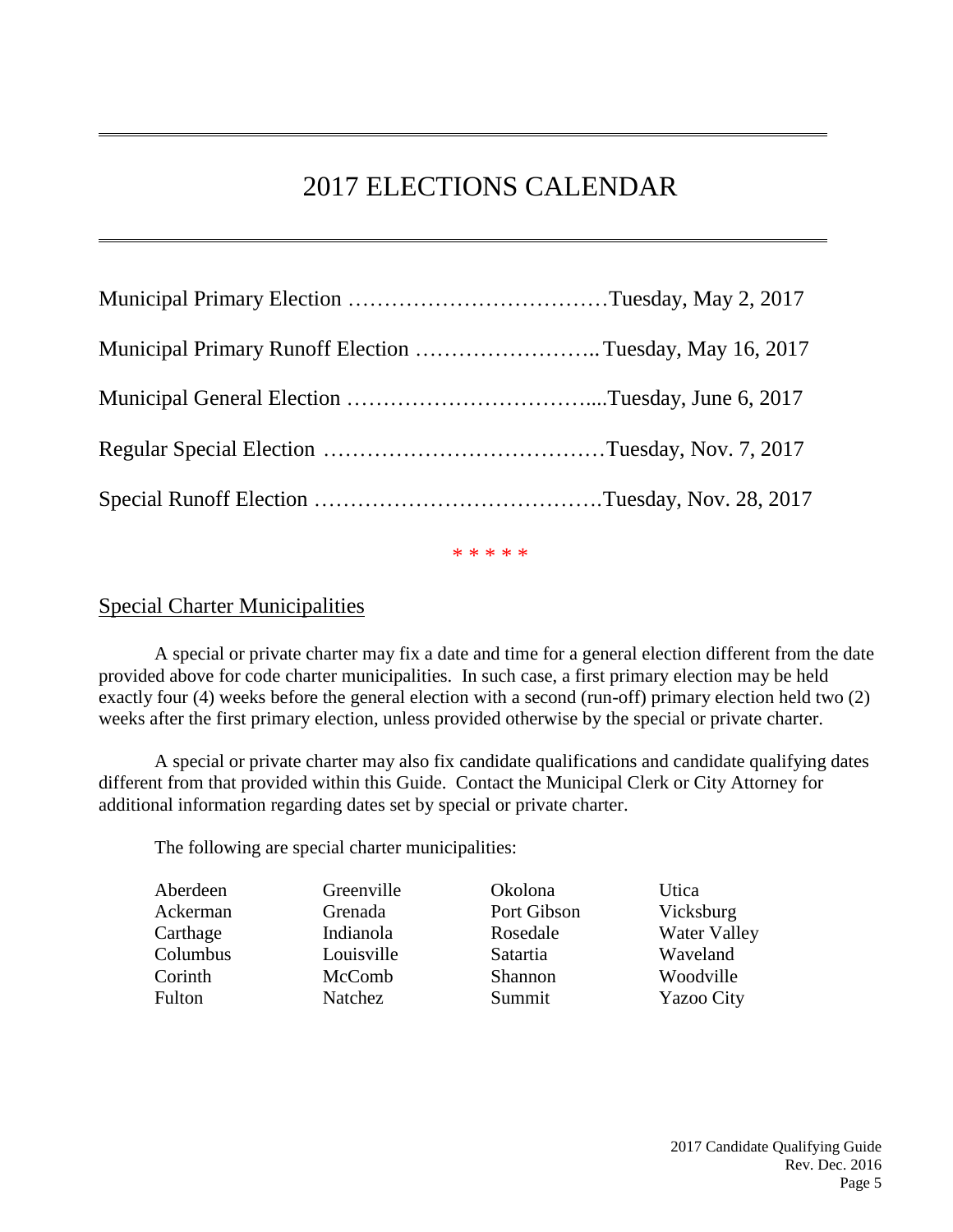# 2017 CANDIDATE QUALIFYING DATES

# Primary and Independent Candidates for Municipal Office:

| Qualifying Period Begins Tuesday, Jan. 3, 2017                             |  |
|----------------------------------------------------------------------------|--|
| Consolidated/Consolidated Line School District Trustee:                    |  |
|                                                                            |  |
| Municipal Separate and Special Municipal Separate School District Trustee: |  |
|                                                                            |  |
| <b>County and County District Special Election Candidates:</b>             |  |
|                                                                            |  |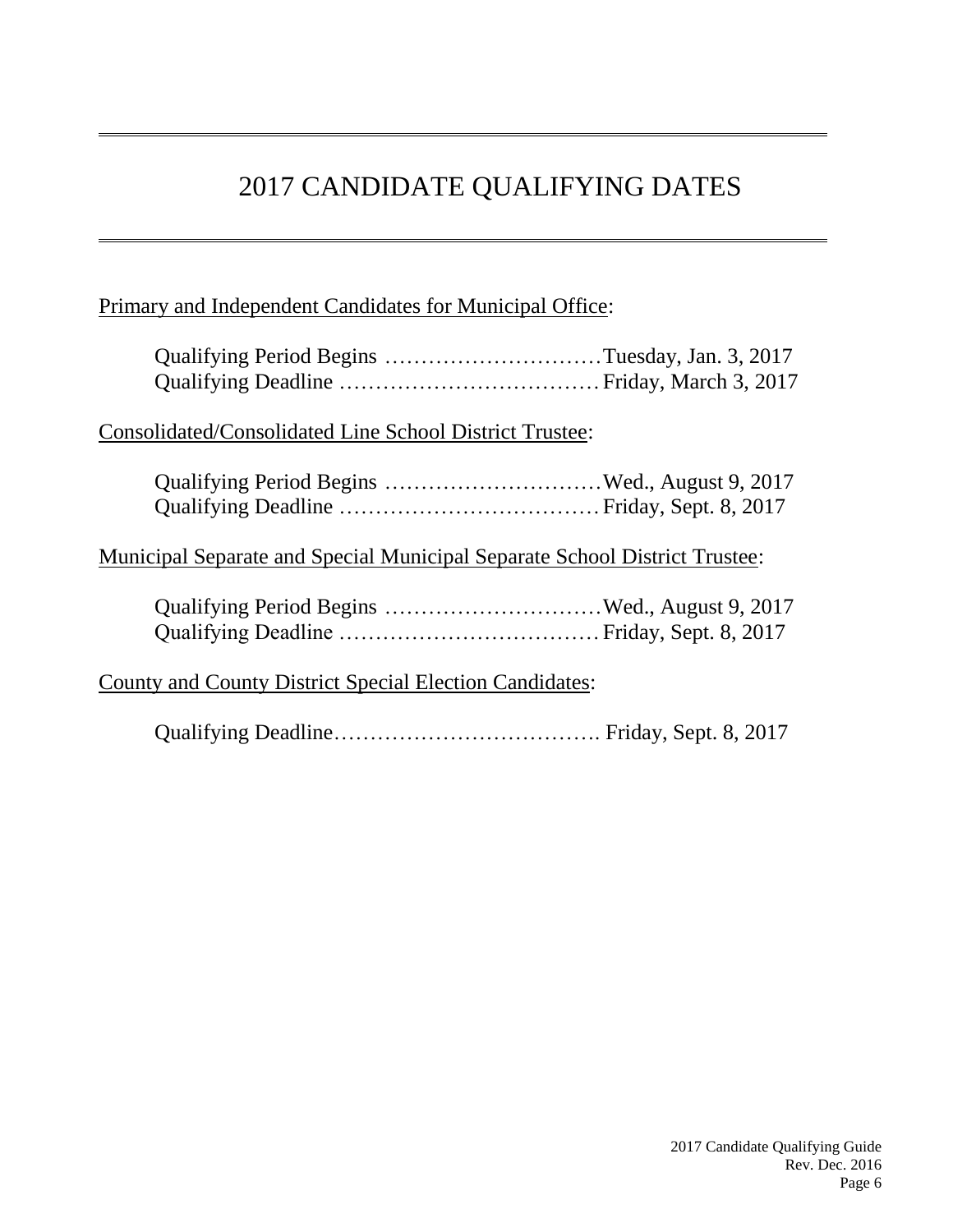# General Qualifications for Office

All candidates must meet the following requirements to qualify for office:

- Qualified elector (registered voter) of the State of Mississippi and in the municipality/ward of the office for which the candidate seeks election. *Miss. Const. of 1890, Article XII, § 250*.
- Never have been convicted of bribery, perjury or other infamous crime, being defined as a crime punishable by a minimum of one (1) year confinement in the state penitentiary, unless pardoned for the offense. *Miss. Const. of 1890, Article IV, § 44*.
- Never have been convicted of a felony in a court of this state or, of a felony in a federal court, or of a crime in the court of another state which is a felony under the laws of this state, on or after December 8, 1992; excluding, however, a conviction of manslaughter or a violation of the United States Internal Revenue Code or any violation of the tax laws of this state, unless the offense also involved the misuse or abuse of an office or money coming into a candidate's hands by virtue of an office. *Miss. Const. of 1890, Article IV, § 44*.

# Additional Qualifications by Office

## Municipal Office:

In a Code Charter Municipality, the mayor and members of the board of aldermen shall be qualified electors (registered voters) of the municipality and, the aldermen elected from and by wards shall be residents of their respective wards. *Miss. Code Ann. § 21-3-9*.

In a Council form of government, the mayor and members of the council shall be qualified electors of the municipality and, the councilmen elected from and by wards shall be residents of their respective wards; however, if the city be divided into less than six wards, the remaining councilmen shall be elected at large. *Miss. Code Ann. §§ 21-7-7, 21-3-9*.

#### School District Trustee:

A candidate for Consolidated/Consolidated Line School District Trustee shall be a bona fide resident and qualified elector (registered voter) of the district in which election is sought, and shall have a high school diploma or its equivalent. *Miss. Code Ann. §§ 37-7-201, 37-7-306*.

Each school board member shall be required to complete a basic course of training and education for local school board members conducted by the Mississippi School Boards Association within six (6) months of his selection. In addition, each school board member shall be required to file annually in the office of the school board a certificate of completion of a course of continuing education conducted by the Mississippi School Boards Association. *Miss. Code Ann. § 37-3-4*.

\* \* \* \* \*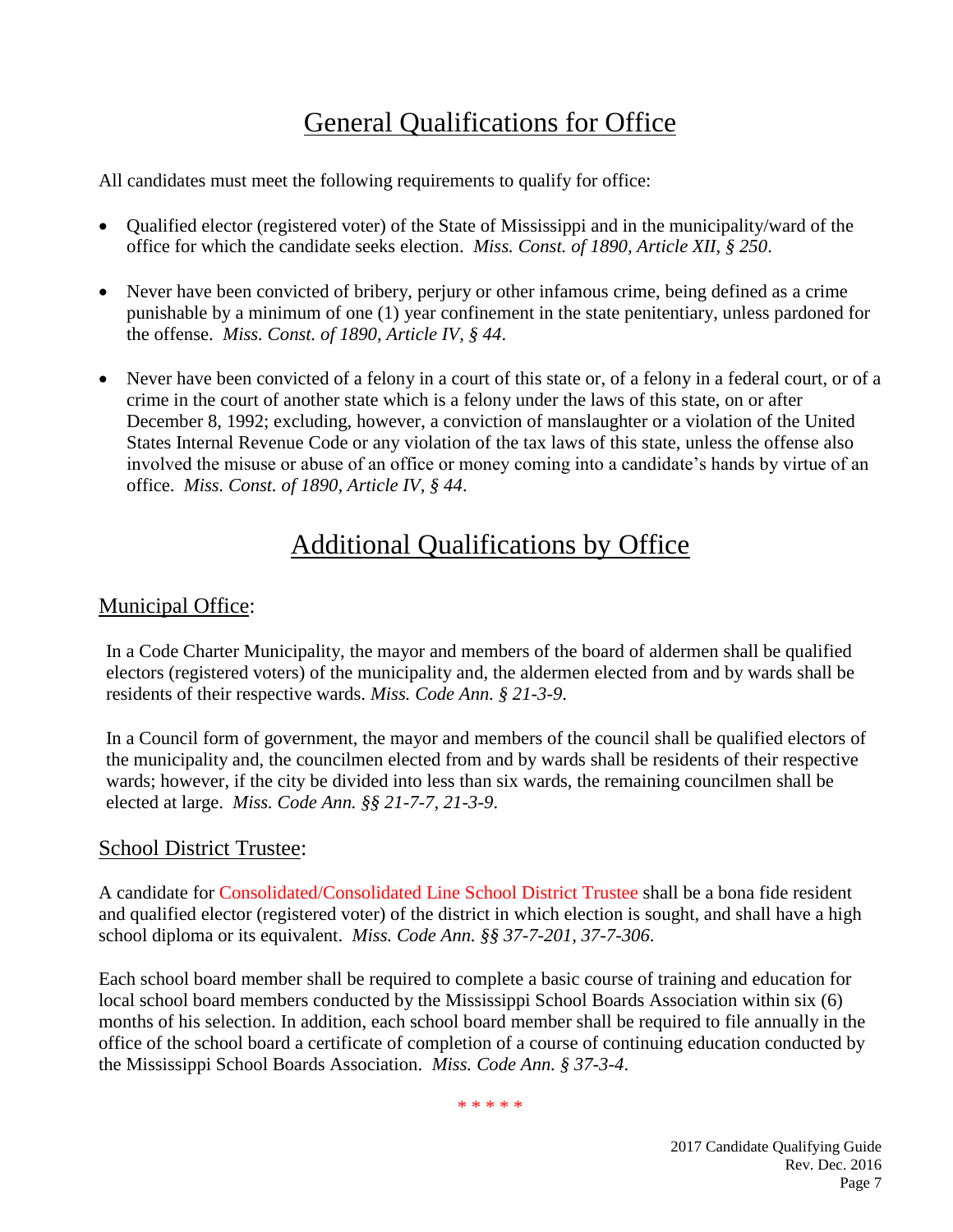A candidate for Municipal Separate School District Trustee shall be a bona fide resident and qualified elector (registered voter) of such school district, and shall have a high school diploma or its equivalent. *Miss. Code Ann. §§ 37-7-201, 37-7-203, 37-7-306*.

Each school board member shall be required to complete a basic course of training and education for local school board members conducted by the Mississippi School Boards Association within six (6) months of his selection. In addition, each school board member shall be required to file annually in the office of the school board a certificate of completion of a course of continuing education conducted by the Mississippi School Boards Association. *Miss. Code Ann. § 37-3-4*.

\* \* \* \* \*

A candidate for Special Municipal Separate School District Trustee shall be a bona fide resident and qualified elector (registered voter) of such school district, and shall have a high school diploma or its equivalent. *Miss. Code Ann. §§ 37-7-201, 37-7-707, 37-7-306*.

Each school board member shall be required to complete a basic course of training and education for local school board members conducted by the Mississippi School Boards Association within six (6) months of his selection. In addition, each school board member shall be required to file annually in the office of the school board a certificate of completion of a course of continuing education conducted by the Mississippi School Boards Association. *Miss. Code Ann. § 37-3-4*.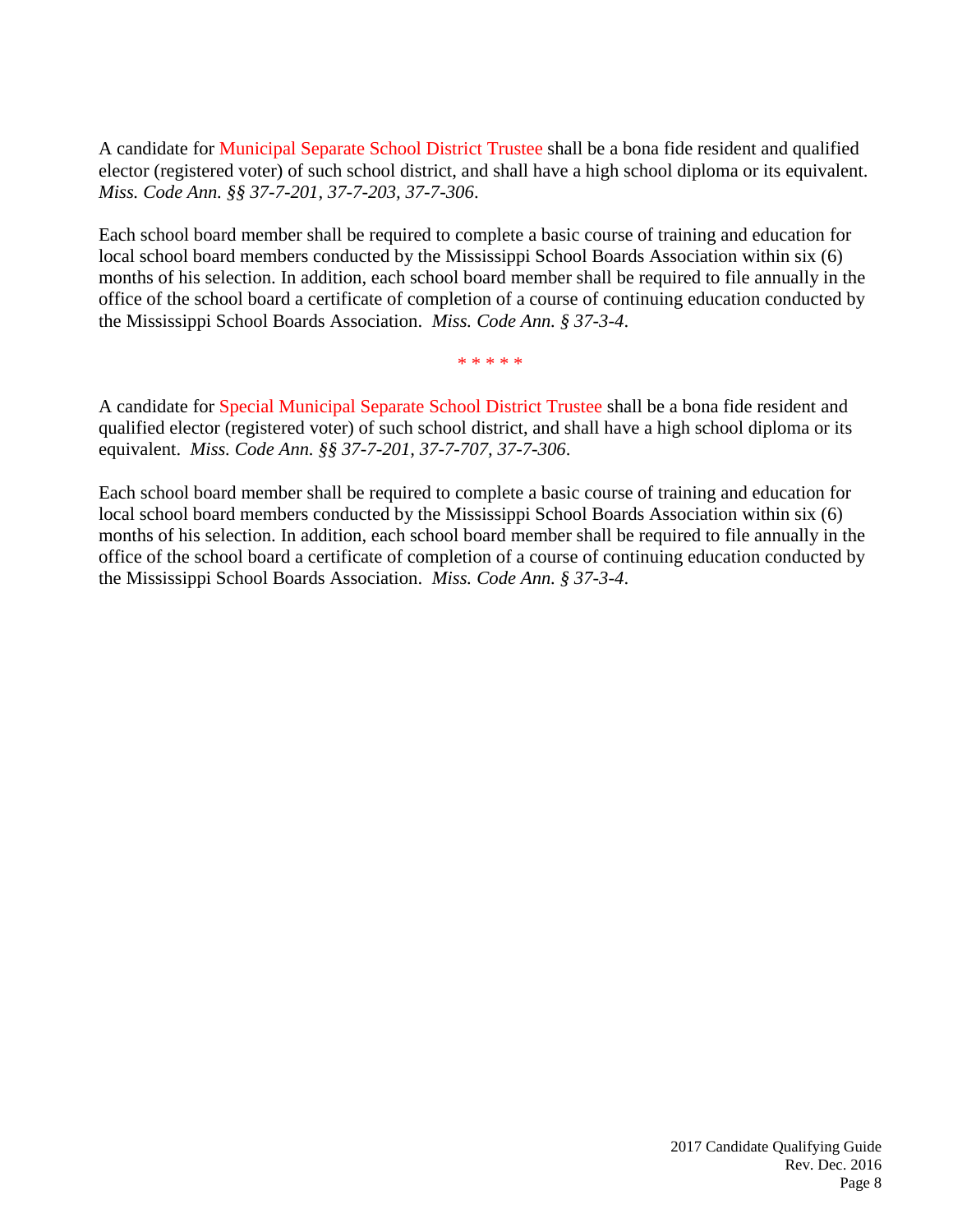# Qualifying for Office

An individual seeking to run for office must choose to qualify as either a political party or independent candidate. A political party candidate participates in the May Primary Election (and possibly the Primary Runoff Election) seeking to win a particular political party's nomination for a particular municipal. The winning candidates in the Primary Elections will participate in the June General Election as the political party's nominee(s) for specific offices. An independent candidate participates only in the June General Election and, for the purposes of the ballot, has no designated political party affiliation. Before qualifying as a political party candidate, contact your Municipal Clerk to determine whether Primary Election(s) will be held in your municipality as not all municipalities will conduct Primary Elections.

#### Primary/Political Party Candidates

An individual who chooses to participate in a primary election to seek the nomination of a particular political party must submit to the Municipal Clerk's Office a "Qualifying Statement of Intent for a Candidate for Party Nomination," together with a qualifying fee of ten dollars (\$10.00), no later than 5:00 p.m. sixty  $(60)$  days prior to the date of the first primary election, i.e., March 3, 2017<sup>1</sup>. The Municipal Clerk will forward the Statement of Intent and the filing fee to the Secretary of the proper political party's Municipal Executive Committee. Qualifying forms are available from your Municipal Clerk's Office, Municipal Party Executive Committee and on-line from the Secretary of State's website located at [http://www.sos.ms.gov/Elections-Voting/Pages/Candidate-Qualifying-Forms.aspx.](https://www.sos.ms.gov/Elections-Voting/Pages/Candidate-Qualifying-Forms.aspx)

#### Independent Candidates

 $\overline{a}$ 

An individual who chooses to participate in the general election only, without any political party affiliation, must submit to the Municipal Clerk's Office a "Qualifying Statement of Intent for an Independent Candidate," together with a Qualifying Petition, no later than 5:00 p.m. sixty (60) days prior to the date of the first primary election, i.e., March 3, 2017. The qualifying deadline for party primary and independent candidates is the same date, i.e., March 3, 2017.

Independent candidates do not pay a qualifying fee.

A qualifying petition must be signed by at least fifty (50) qualified (registered) voters of the municipality or ward from which the candidate seeks office, if the municipality or ward has a population of one thousand (1,000) residents or more. The qualifying petition must be signed by at least fifteen (15) qualified (registered) voters of the municipality or ward from which the candidate seeks elections, if the municipality or ward has a population of fewer than one thousand (1,000) residents. The Municipal Clerk's Office must certify the signatures on the qualifying petition are those of registered voters of the municipality and/or ward. Qualifying forms, including Petitions, are

<sup>&</sup>lt;sup>1</sup> Candidates seeking election to the Municipal Party Executive Committee(s) in the Primary Election are not required to pay a qualifying fee, but must submit a Qualifying Statement of Intent to the Municipal Clerk's Office no later than 5:00 p.m. on March 3, 2017.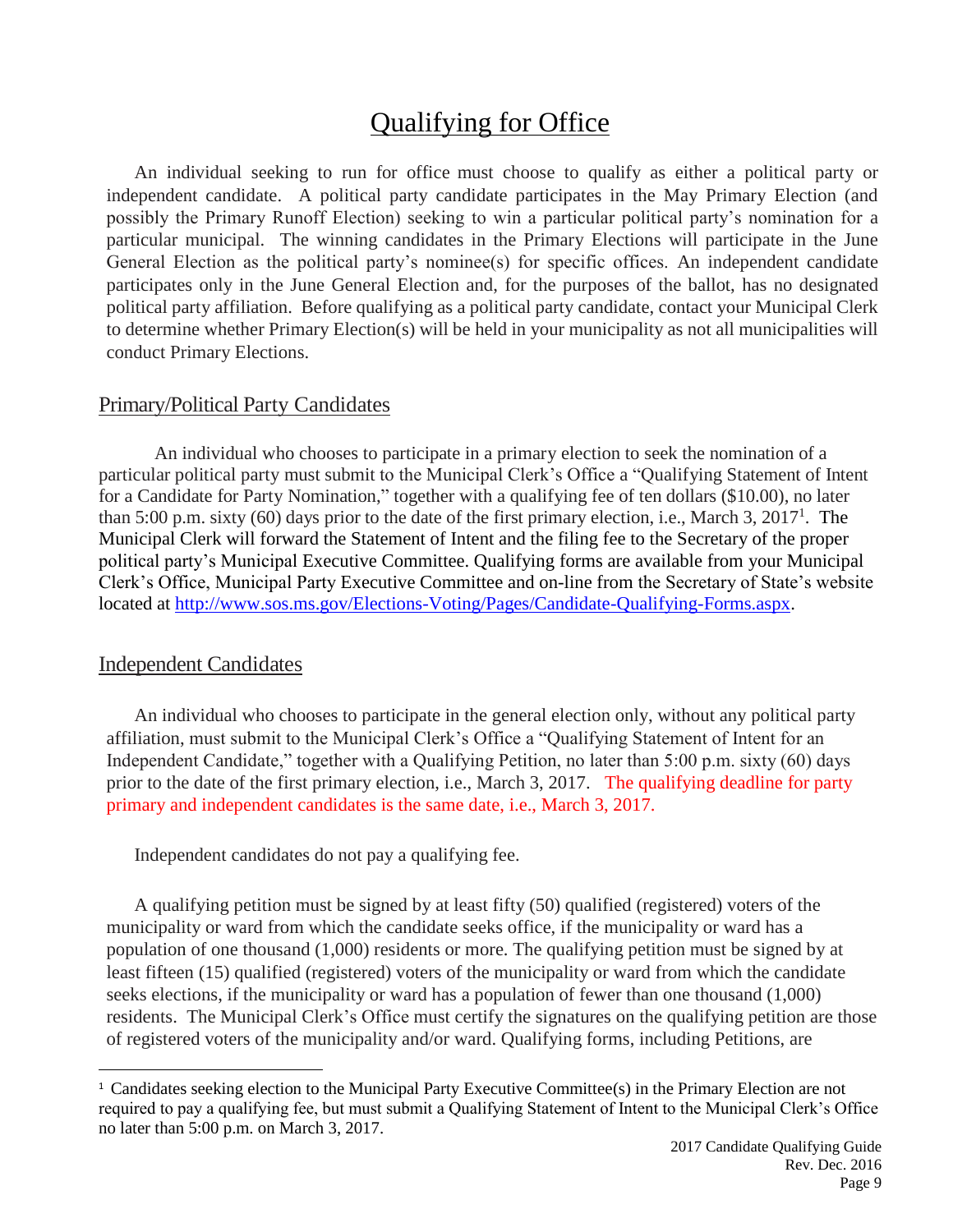available from your Municipal Clerk's Office and on-line from the Secretary of State's website at located at [http://www.sos.ms.gov/Elections-Voting/Pages/Candidate-Qualifying-Forms.aspx.](https://www.sos.ms.gov/Elections-Voting/Pages/Candidate-Qualifying-Forms.aspx)

# **What, When and Where to File:**

# *Qualifying as a Candidate for Party Nomination:*

- 1) Qualifying Statement of Intent for a Candidate for Party Nomination, and
- 2) Qualifying fee in the amount of ten dollars (\$10.00) made payable to the appropriate Municipal Party Executive Committee,
- 3) Filed with the Municipal Clerk's Office in the candidate's city of residence,
- 4) No later than 5:00 p.m. on Friday, March 3, 2017. NOTE: The qualifying date is an actual receipt deadline and cannot be extended under any circumstance.
- 5) Statement of Economic Interest, within fifteen (15) days of qualifying, with the Mississippi Ethics Commission, 146 E. Amite Street, Rm. 103, Burroughs Bldg., Jackson, MS 39201; (601) 359-1285.
- 6) Required Campaign Finance Disclosure Reports filed with the Municipal Clerk's Office by 5:00 p.m. on the applicable deadline(s).

#### **\* \* \* \* \* \***

# *Qualifying as an Independent Candidate:*

- 1) Qualifying Statement of Intent for an Independent Candidate, and
- 2) Qualifying Petition, signed by not less than the following number of qualified electors (registered voters), certified by the Municipal Clerk of the municipality from where the signatures were collected by the candidate:
- 3) Filed with the Municipal Clerk's office in the candidate's city of residence,
- 4) No later than 5:00 p.m. on Friday, March 3, 2017. NOTE: The qualifying date is an actual receipt deadline and cannot be extended under any circumstance.
- 5) Statement of Economic Interest, within fifteen (15) days of qualifying, with the Mississippi Ethics Commission, 146 E. Amite Street, Rm. 103, Burroughs Bldg., Jackson, MS 39201; (601) 359-1285.
- 6) Required Campaign Finance Disclosure Reports filed with the Municipal Clerk's Office by 5:00 p.m. on the applicable deadline(s).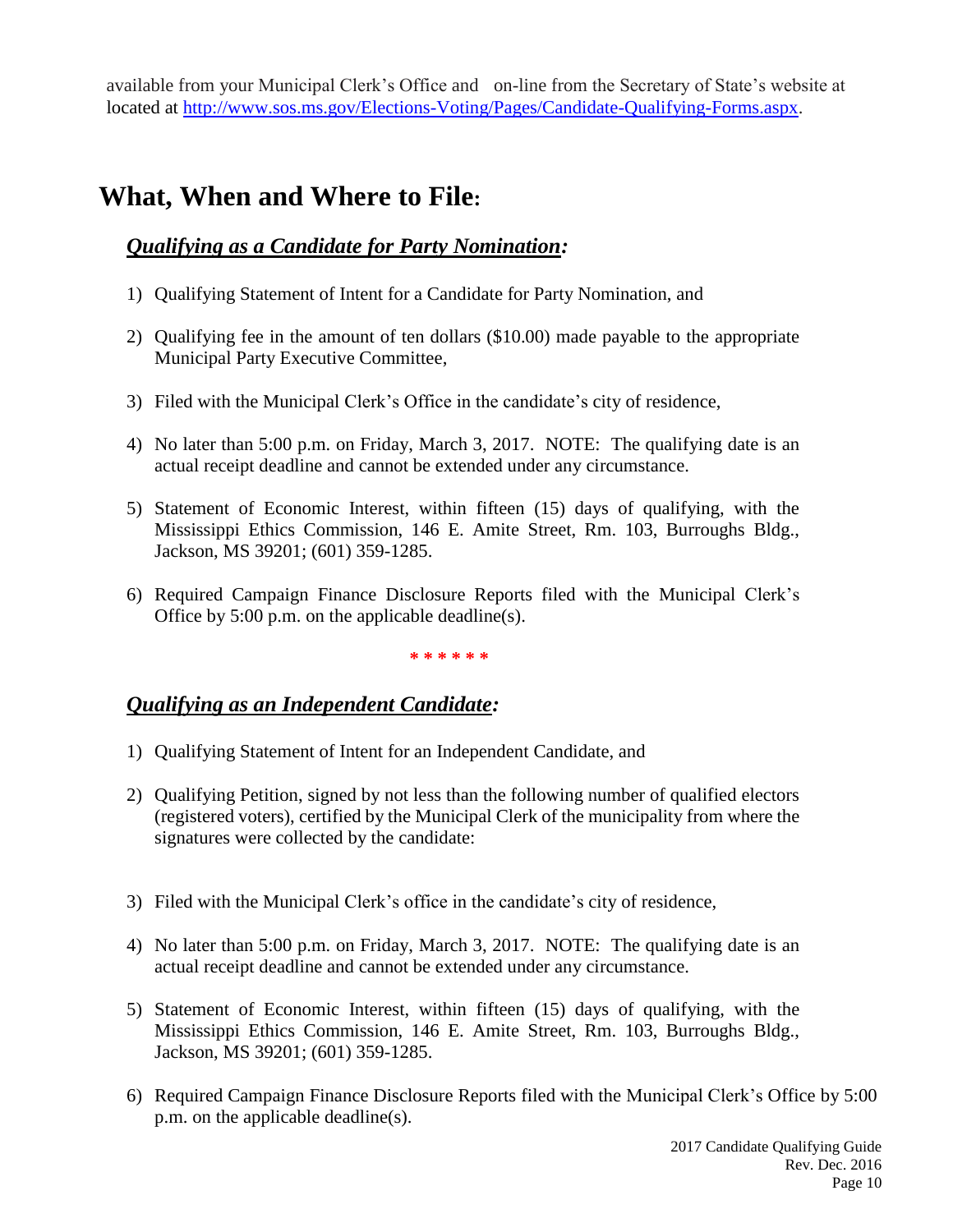#### *Qualifying as a Non-Partisan Candidate for School District Trustee Consolidated/Consolidated Line, Municipal Separate and Special Municipal Separate*:

1) Qualifying Statement of Intent<sup>2</sup>, and

 $\overline{a}$ 

- 2) Petition signed by not less than fifty (50) qualified electors of the area represented by the office<sup>3</sup>, certified by the Circuit Clerk of the county from which the signatures were collected
- 3) Filed with the County Election Commission/Circuit Clerk's Office,
- 4) No more than ninety (90) days nor later than 5:00 p.m. sixty (60) days before the election, i.e., *no earlier than Wednesday, August 5, 2015 and no later than 5:00 p.m. on Friday, September 4, 2017*.
- 5) Statement of Economic Interest, within fifteen (15) days of qualifying, with the Mississippi Ethics Commission, 146 E. Amite Street, Rm. 103, Burroughs Bldg., Jackson, MS 39201;(601) 359-1285.
- 6) Required Campaign Finance Disclosure Reports filed with the appropriate Circuit Clerk's office by 5:00 p.m. on the applicable deadline(s).

 $2$  For a Municipal Separate School District Trustee candidate only, the Qualifying Statement of Intent must be accompanied by an Affidavit of the Candidate. All qualifying forms are available from your Circuit Clerk's Office, the Secretary of State's Office and on-line at [http://www.sos.ms.gov/Elections-Voting/Pages/Candidate-Qualifying-Forms.aspx.](https://www.sos.ms.gov/Elections-Voting/Pages/Candidate-Qualifying-Forms.aspx) 

<sup>&</sup>lt;sup>3</sup> Where there are less than one hundred (100) qualified electors in the area to be represented by the trustee, the petition of nomination shall be signed by at least twenty percent (20.0%) of the qualified electors in the area.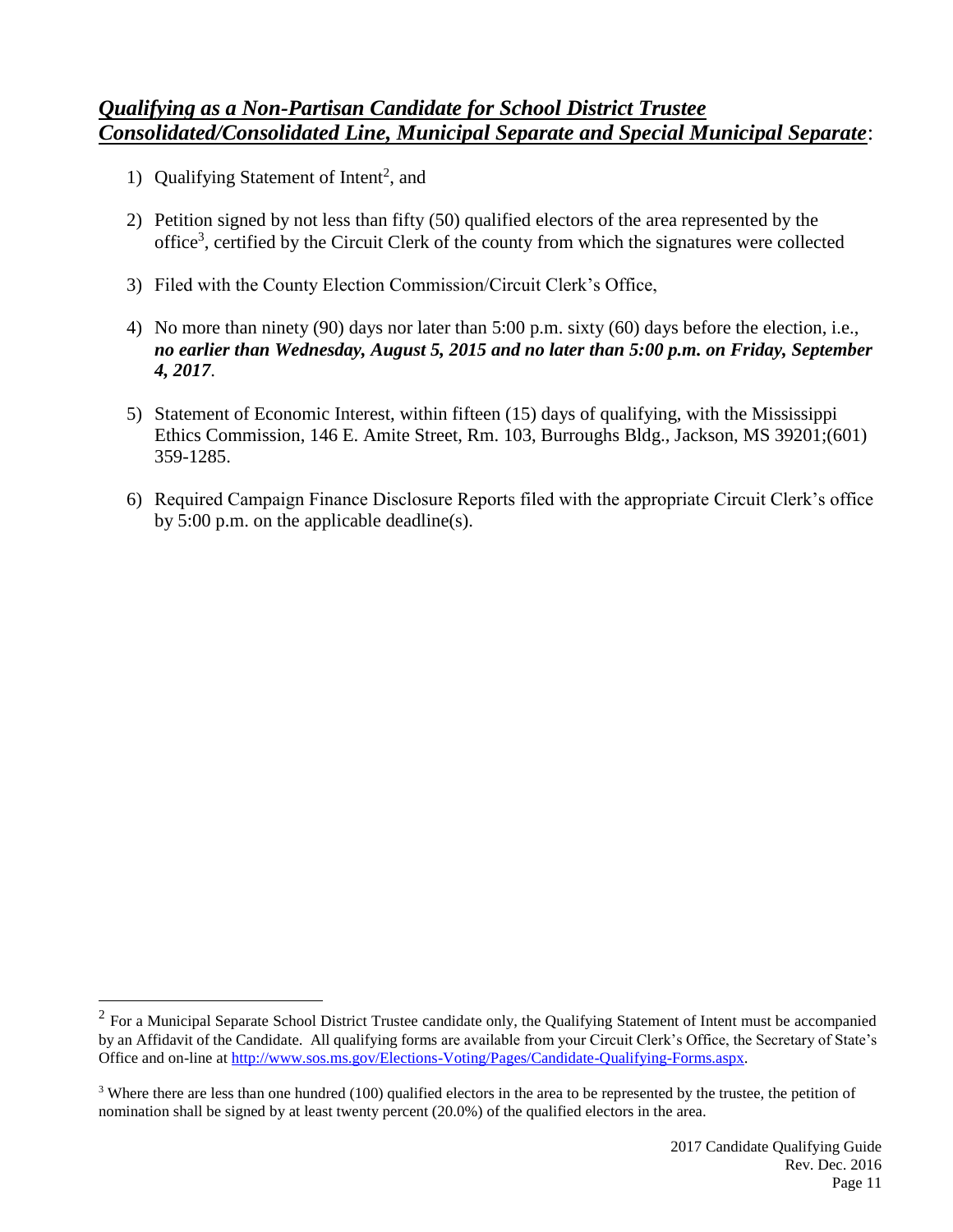# Statement of Economic Interest

All candidates seeking office in the 2017 Primary and/or General Elections are required to file a Statement of Economic Interest with the Mississippi Ethics Commission within fifteen (15) days of qualifying. Incumbents must file on or before May 1, 2017. Additional information and forms may be obtained from the Mississippi Ethics Commission:

> Mississippi Ethics Commission Burroughs Building 146 East Amite Street, Room 103 Jackson, Mississippi 39201 [http://www.ethics.state.ms.us](https://www.ethics.state.ms.us/)

# Campaign Finance Reporting Requirements

Mississippi law requires all candidates for elective office to file campaign finance disclosure reports. Under the law, one is a candidate if he or she has filed qualifying papers or has spent or received more than \$200 in the aggregate in furtherance of an election campaign. Following the qualifying deadline, all persons who have filed qualifying papers are candidates, even if they have not received or spent any money whatsoever in furtherance of a campaign. Forms necessary for compliance with these laws are available from the Secretary of State's Office or the Circuit Clerk. Campaign Finance reporting forms may also be downloaded from the Secretary of State's website: www.sos.ms.gov.

# *What information must be reported?*

All Reports of Receipts and Disbursements filed under state law must be complete and include:

- Name, address, contact information, office sought and political party affiliation, if any, of the candidate,
- The total amount of contributions received during the specific reporting period, both itemized and non-itemized, and aggregate year-to date total of all contributions,
- The total amount of disbursements made during the specific reporting period, both itemized and non-itemized, and the aggregate year-to-date total of all disbursements, and
- The total amount of cash on hand.

#### *Itemized Contributions*

A contribution must be included within the itemized total of contributions on the "Report of Receipts and Disbursements", and separately reported on the "Itemized Receipts" attachment to the report if the year-to-date aggregate of the contribution(s) received from a person, business or entity exceeds \$200.00. A contribution separately itemized on the "Itemized Receipts" must identify the contribution by contributor type, contributor name and address, amount(s) for the reporting period and aggregate year-to-date total, and the occupation or employer of the contributor, if applicable.

#### *Itemized Disbursements*

A disbursement must be included within the itemized total of disbursements on the "Report of Receipts and Disbursements", and separately reported on the "Itemized Disbursements" attachment to the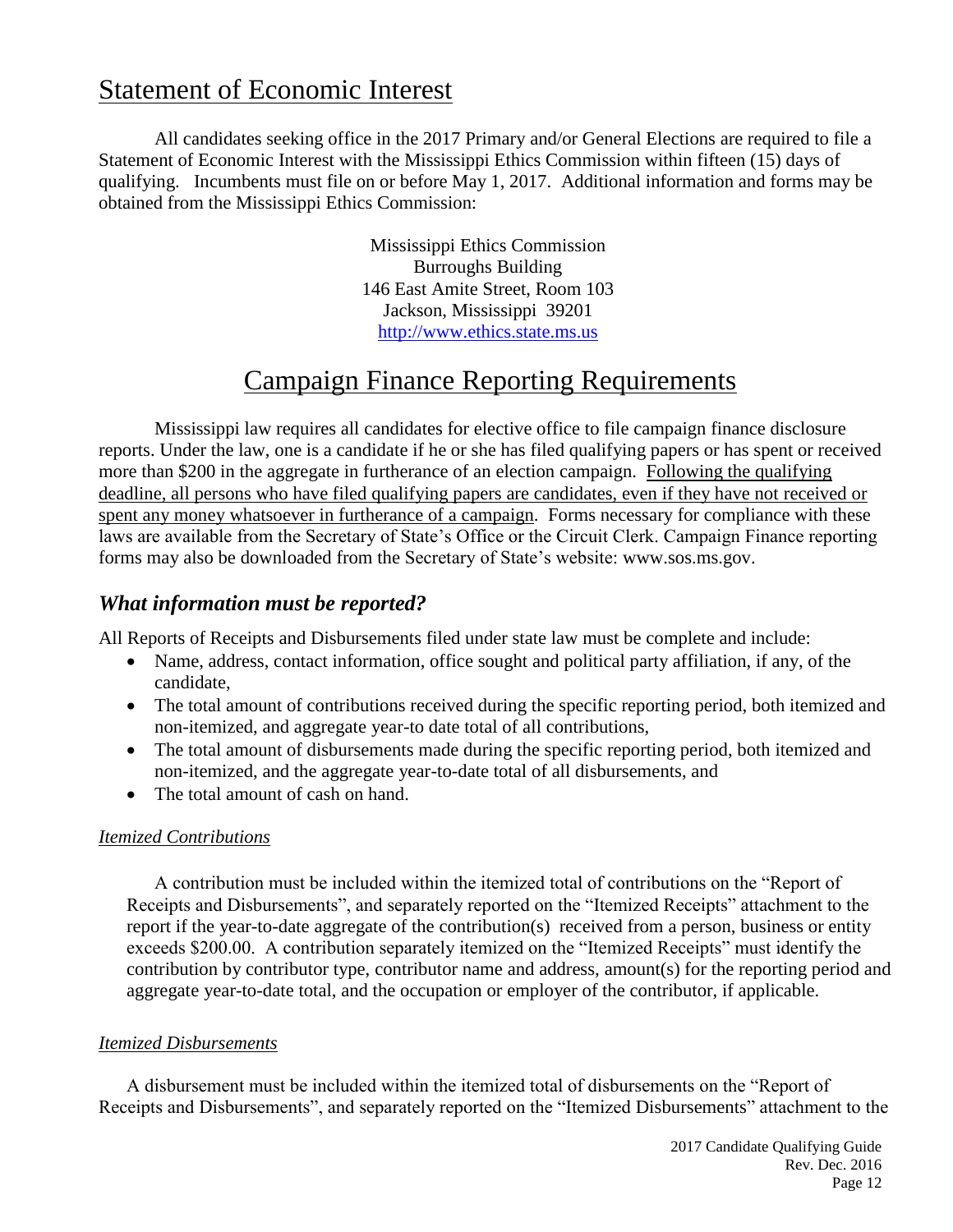report if the year-to-date aggregate of the disbursement(s) made to a person, business or entity exceeds \$200.00. A disbursement separately itemized on the "Itemized Disbursements" must be identified by the recipient's name and address, the amount(s) for the reporting period and aggregate year-to-date total, and purpose of the disbursement. Miss. Code Ann. § 23-15-807(d)(ii)(iii).

#### *Non-Itemized Contributions and Disbursements*

Contributions and disbursements with year to date totals equal to or less than \$200.00 a calendar year are not itemized. However, these amounts are included in the totals of all contributions and totals of all disbursements for the reporting period on the "Report of Receipts and Disbursements."

### *When are reports due?*

Reports are due in the appropriate office no later than 5:00 p.m. on the deadline. If a deadline falls on a weekend or legal holiday, the report is due at 5:00 p.m. on the first working day preceding the weekend or legal holiday. Statutory deadlines are provided on the front of each reporting form and on the schedule set forth on page six (6) of this handbook.

The appropriate office must be in actual receipt of the report by 5:00 p.m. on the deadline. It is the responsibility of the candidate to make sure the report is delivered on time. Miss. Code Ann. § 23-15- 807(e).

### *Where to Report?*

*Candidates for Municipal Office file with the respective Municipal Clerk's office.* 

# *What types of reports must I file?*

- 1. **Primary Pre-Election Report**: Filed by all primary election candidates seeking nomination by a political party this calendar year. Independent and Third-Party candidates are not required to file a Primary Pre-Election Report.
- 2. **Pre-Runoff Election report**: Filed by all primary runoff election candidates seeking nomination by a political party this calendar year.
- 3. **General Pre-Election report**: Filed by all candidates seeking election in the General Election this calendar year.
- 4. **Annual report**: Filed by all municipal candidates.
- 5. **Termination report**: All candidates may file a Termination Report to terminate reporting obligations.

A candidate should simply check  $(\checkmark)$  the type of report being submitted on his/her form. A candidate may submit a Termination Report at the same time as another scheduled report by placing a check in the blank preceding both the scheduled report and the Termination Report.

Campaign finance forms are available from your Municipal Clerk's Office and on the Secretary of State's website located at [http://www.sos.ms.gov/Elections-Voting/Pages/Municipal-Candidates-and](https://www.sos.ms.gov/Elections-Voting/Pages/Municipal-Candidates-and-committees.aspx)[committees.aspx.](https://www.sos.ms.gov/Elections-Voting/Pages/Municipal-Candidates-and-committees.aspx) Please refer to the Secretary of State's *Campaign Finance Guide* for detailed information on campaign finance procedures and a complete copy of the campaign finance disclosure  $law(s)$ .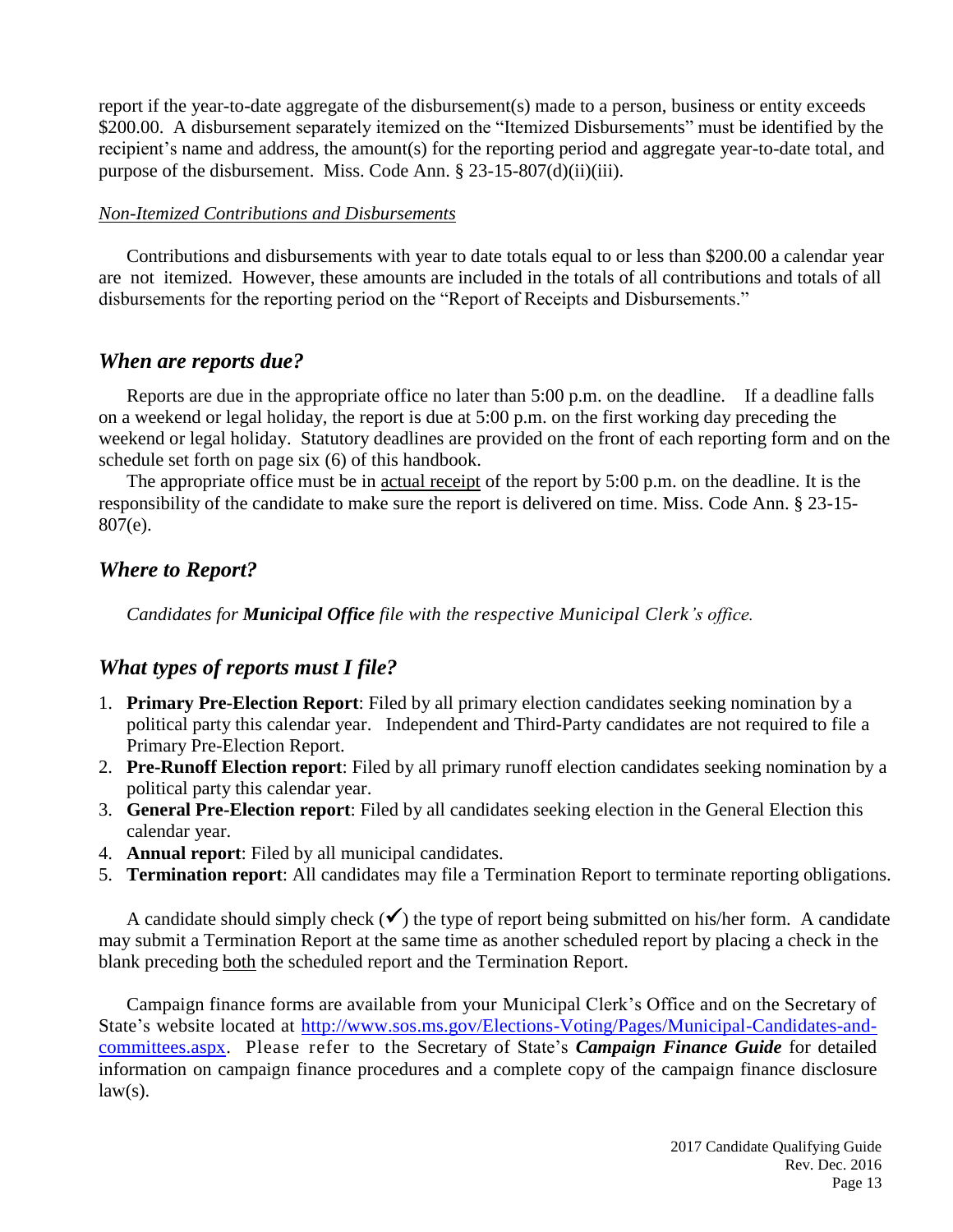# <span id="page-13-0"></span>**2017 MUNICIPAL CAMPAIGN FINANCE REPORTING SCHEDULE**

FOR MUNICIPAL CANDIDATES IN 2017 WHO ACCEPTED CAMPAIGN CONTRIBUTIONS OR MADE DISBURSEMENTS IN FURTHERANCE OF A CAMPAIGN IN 2016:

**Tuesday, January 31, 2017** ...................................................................................**Annual Report** *(January 1, 2016 through December 31, 2016)*

FOR MUNICIPAL PRIMARY ELECTION CANDIDATES, and POLITICAL COMMITTEES THAT RECEIVE CONTRIBUTIONS OR MAKE EXPENDITURES IN SUPPORT OF OR OPPOSITION TO A MUNICIPAL PRIMARY ELECTION CANDIDATE:

**Tuesday, April 25, 2017** ............................................................... **Primary Pre-Election Report** *(January 1, 2017 through April 22, 2017)* 

FOR MUNICIPAL PRIMARY RUNOFF ELECTION CANDIDATES, and POLITICAL COMMITTEES THAT RECEIVE CONTRIBUTIONS OR MAKE EXPENDITURES IN SUPPORT OF OR OPPOSITION TO A MUNICIPAL PRIMARY RUNOFF ELECTION CANDIDATE:

**Tuesday, May 9, 2017** .....................................................................**Primary Pre-Runoff Report** *(April 23, 2017 through May 6, 2017)*

FOR MUNICIPAL GENERAL ELECTION CANDIDATES (INCLUDING BOTH PARTY NOMINEES AND INDEPENDENT CANDIDATES, and POLITICAL COMMITTEES THAT RECEIVE CONTRIBUTIONS OR MAKE EXPENDITURES IN SUPPPORT OF OR OPPOSITION TO A MUNICIPAL GENERAL ELECTION CANDIDATE:

**Tuesday, May 30, 2017** ................................................................................ **Pre-Election Report** *(Party Nominee/Party Candidates: April 23, 2017 through May 27, 2017 Independent Candidates: January 1, 2017 through May 27, 2017)*

FOR ALL 2017 MUNICIPAL CANDIDATES, and POLITICAL COMMITTEES THAT RECEIVED CONTRIBUTIONS OR MADE EXPENDITURES IN SUPPPORT OF OR OPPOSITION TO A MUNICIPAL CANDIDATE:

**Wednesday, January 31, 2018** ..............................................................................**Annual Report** *(January 1, 2017 through December, 31, 2017)*